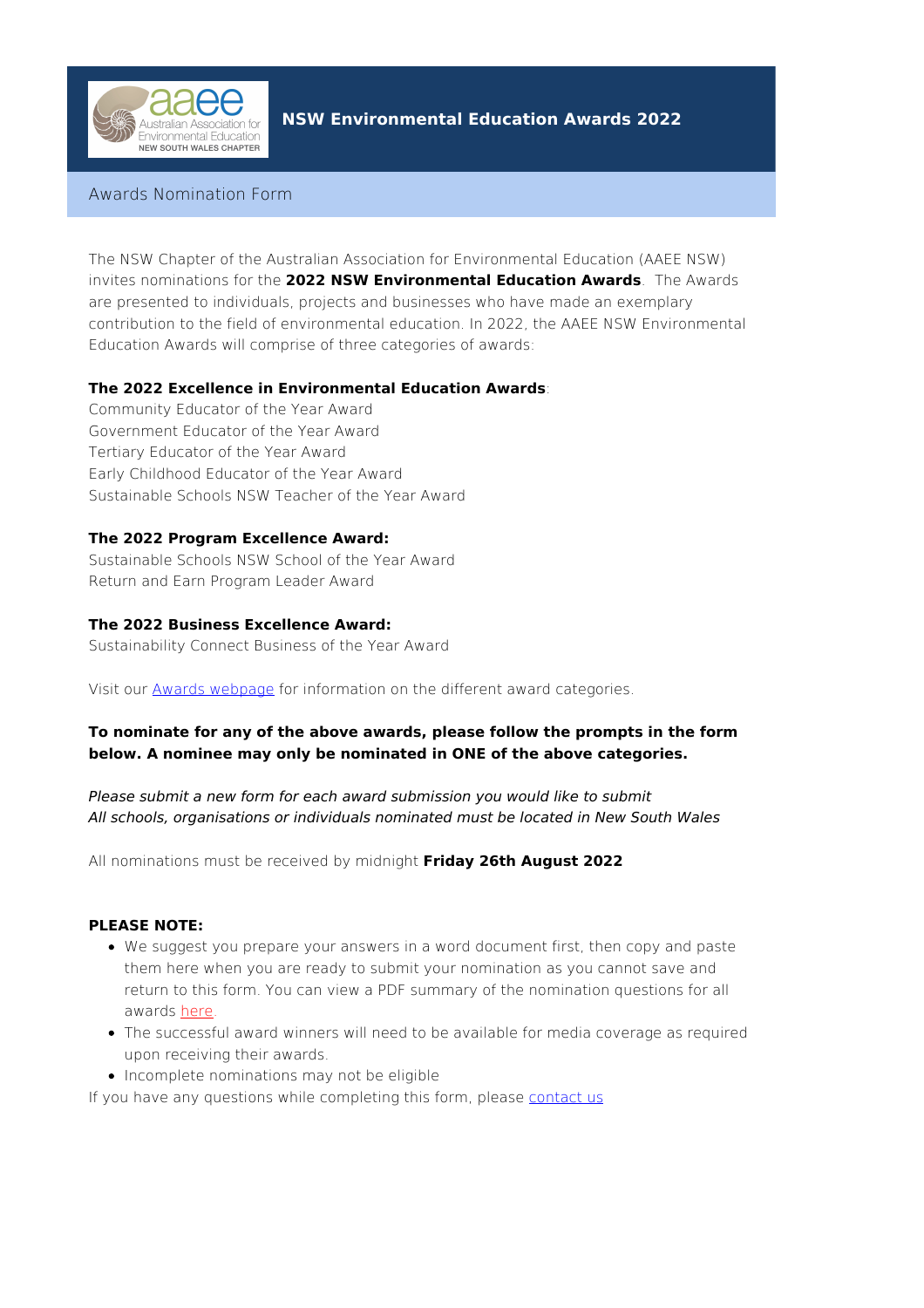### **\* 1. Which award category is your nomination for?**

- ◯ 2022 Educator Excellence Awards
- 2022 Program Excellence Awards
- ◯ 2022 Business Excellence Award



**NSW Environmental Education Awards 2022**

2022 Educator Excellence Awards

#### **\* 2. Which award are you nominating the nominee for?**

- $\bigcap$  Government Educator of the Year (local, state or federal)
- Community Educator of the Year
- $\bigcap$  Tertiary Educator of the Year (university or TAFE)
- ◯ Early Childhood Educator of the Year
- $\bigcap$  Sustainable Schools NSW Teacher of the Year (primary or high school)

#### **\* 3. Are you....**

- $\bigcap$  self-nominating?
- $\bigcap$  nominating someone else?
- $\bigcap$  nominating someone else in secret? (we will make all attempts to keep it this way, however we recommend involving the nominee for best outcomes)

#### **\* 4. Provide the details below for the award nominee (can be self-nominated)**

| Full Name                           |  |
|-------------------------------------|--|
| Organisation                        |  |
| Role or position in<br>organisation |  |
| Fmail                               |  |
| Mobile Number                       |  |
| Postal address                      |  |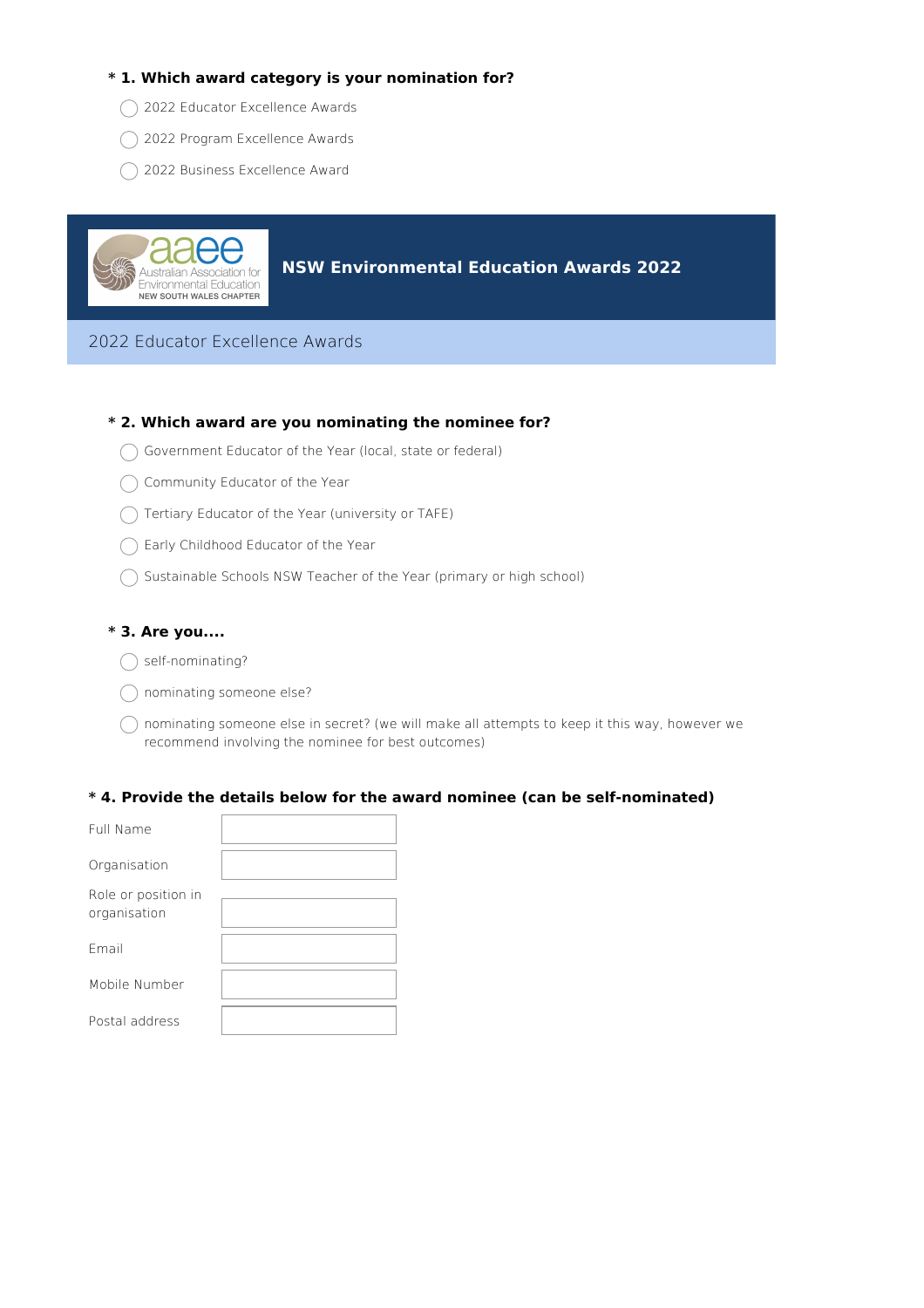# **\* 5. Provide the details below for a professional referee (who knows the nominee well) to support this nomination:**

| Full name                           |  |
|-------------------------------------|--|
| Organisation                        |  |
| Role or position in<br>organisation |  |
| Fmail                               |  |
| Mobile Number                       |  |

# **6. If the person completing this form is not either the nominee or the referee listed above (i.e. you are nominating someone else and you are not their referee), please provide the following details for yourself:**

| Full name                           |  |
|-------------------------------------|--|
| Organisation                        |  |
| Role or position in<br>organisation |  |
| Fmail                               |  |
| Mobile Number                       |  |

# **\* 7. Describe with examples how the nominee has developed their skills and understanding and taken effective action for the environment in their work (250 words, dot points fine)**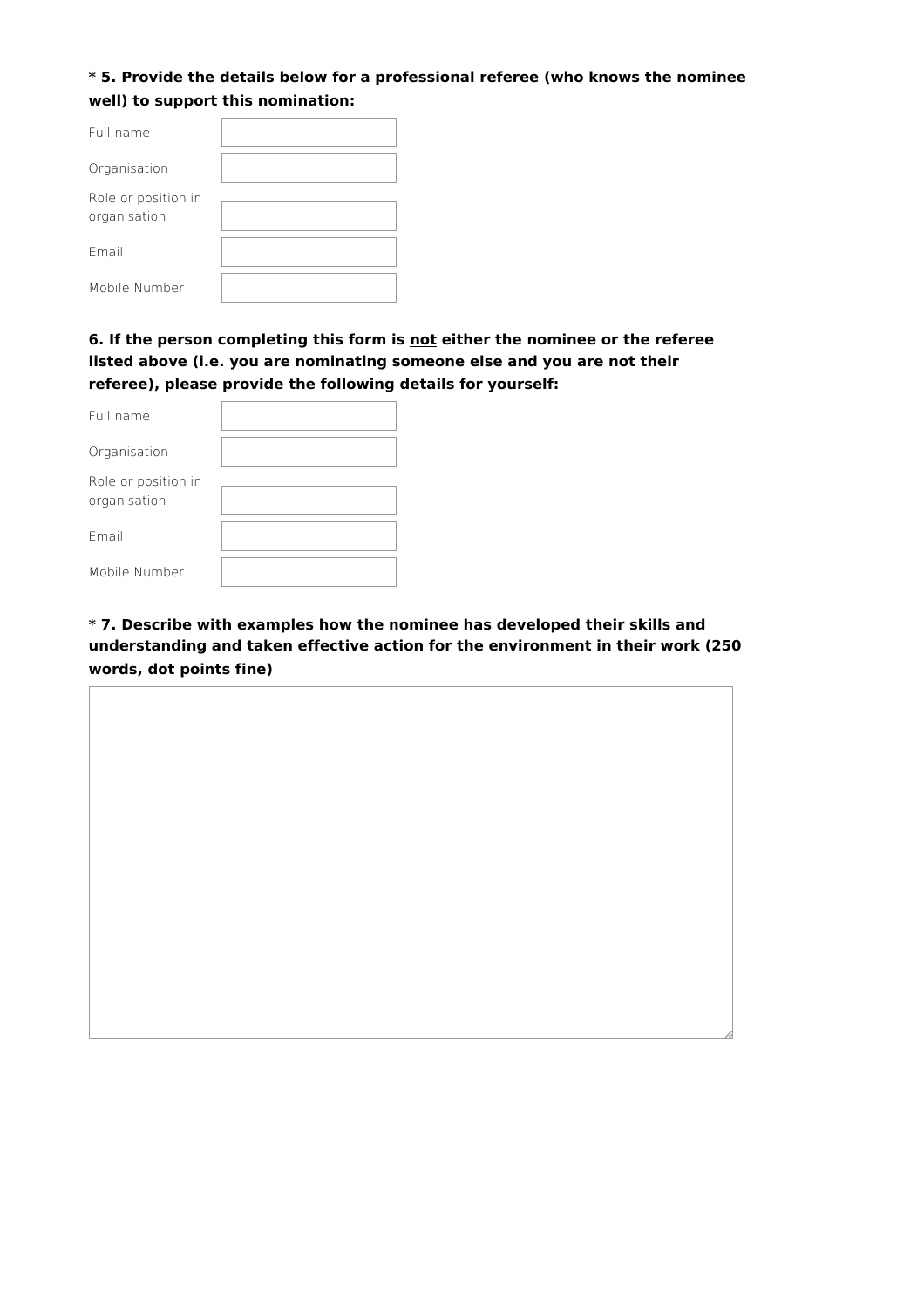**\* 8. Describe with examples how the nominee has exhibited leadership in the field of environmental education that has influenced others (250 words, dot points fine)**

**\* 9. Describe with examples the nominee's notable achievements in environmental education in recent years (250 words, dot points fine)**



**NSW Environmental Education Awards 2022**

2022 Program Excellence Awards

### **10. Which award are you nominating for?**

- Sustainable Schools NSW School of the Year Award
- Return and Earn Program Leader Award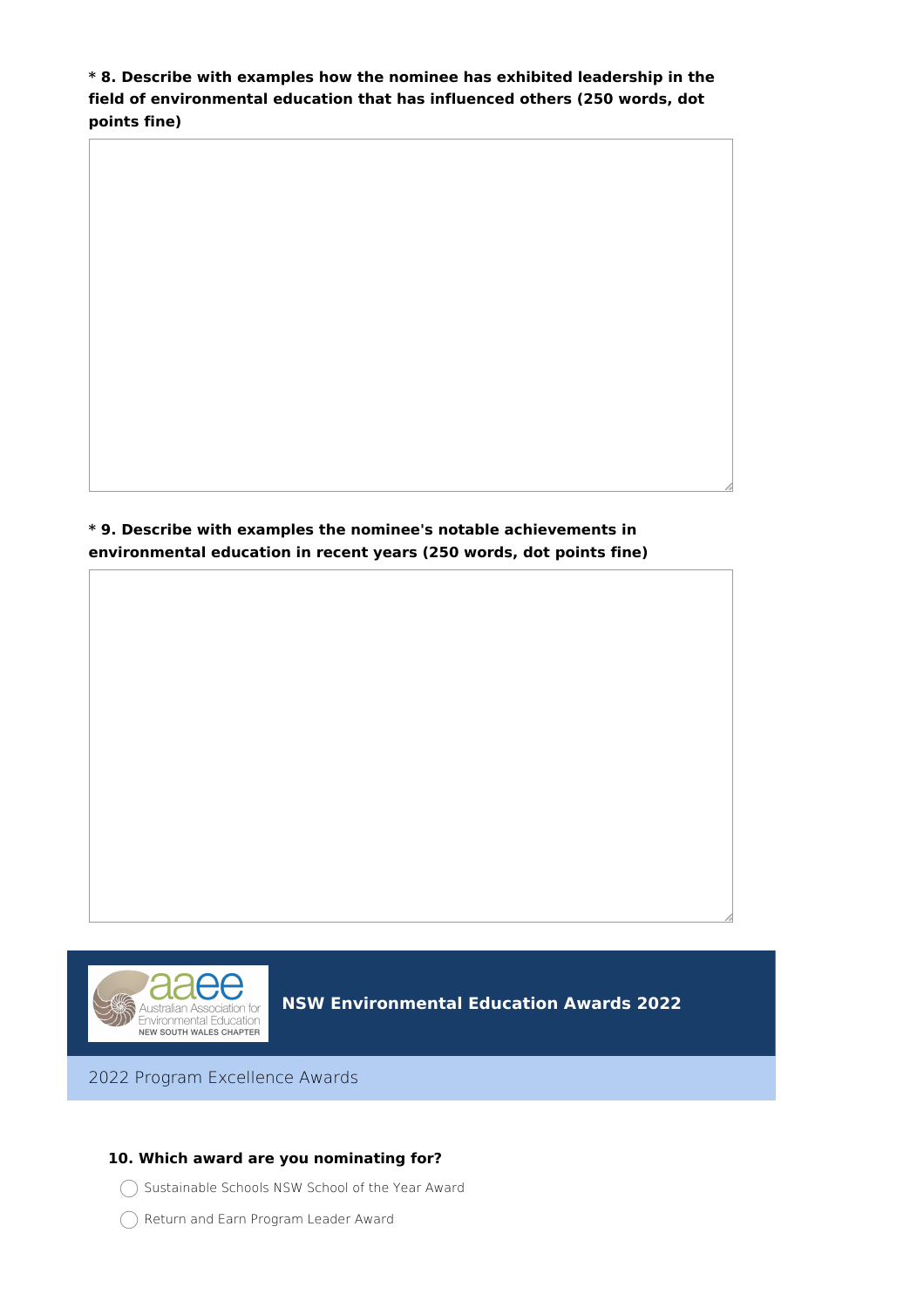

2022 Program Excellence Award - Sustainable Schools NSW School of the Year Award

The [Sustainable](https://www.sustainableschoolsnsw.org.au/) Schools NSW School of the Year Award will recognise a school that has shown excellence in embedding sustainability within their school and in the broader community. Note: the Sustainable Schools NSW program has been focused on Primary and High Schools and therefore only these may apply. We hope to support an early learning program award in the future.

### **\* 11. Tell us about the school you are nominating**

| School Name        |  |
|--------------------|--|
| Physical address   |  |
| Postal Address     |  |
| Website            |  |
| Number of students |  |

# **\* 12. What are some of the key ways the school has embedded sustainability on campus (in the school's grounds, operations and processes)? Please provide examples (dot points okay, max 250 words)**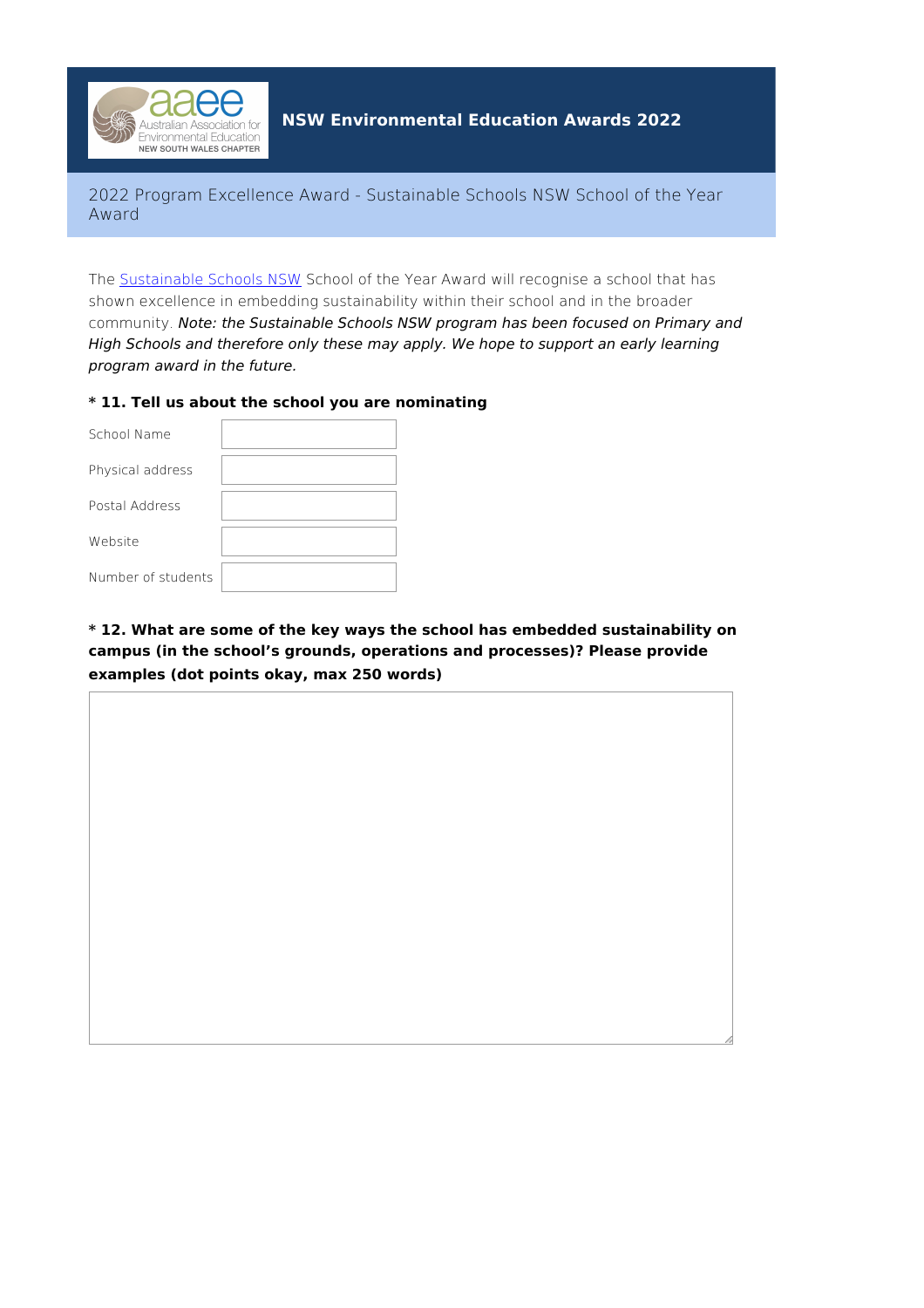**\* 13. What are some of the key ways the school has embedded sustainability in curriculum (in the schools' classrooms and teaching and learning settings)? Please provide examples (dot points okay, max 250 words)**

**\* 14. What are some of the key ways sustainability is embedded across the school culture (in the school's student, staff and leadership approach and the ethos of the school community)? Please provide examples (dot points okay, max 250 words)**

# **\* 15. Provide the details below for the contact person responsible for this nomination**

| Full Name                     |  |
|-------------------------------|--|
| School                        |  |
| Position or role in<br>School |  |
| Fmail                         |  |
| Mobile Number                 |  |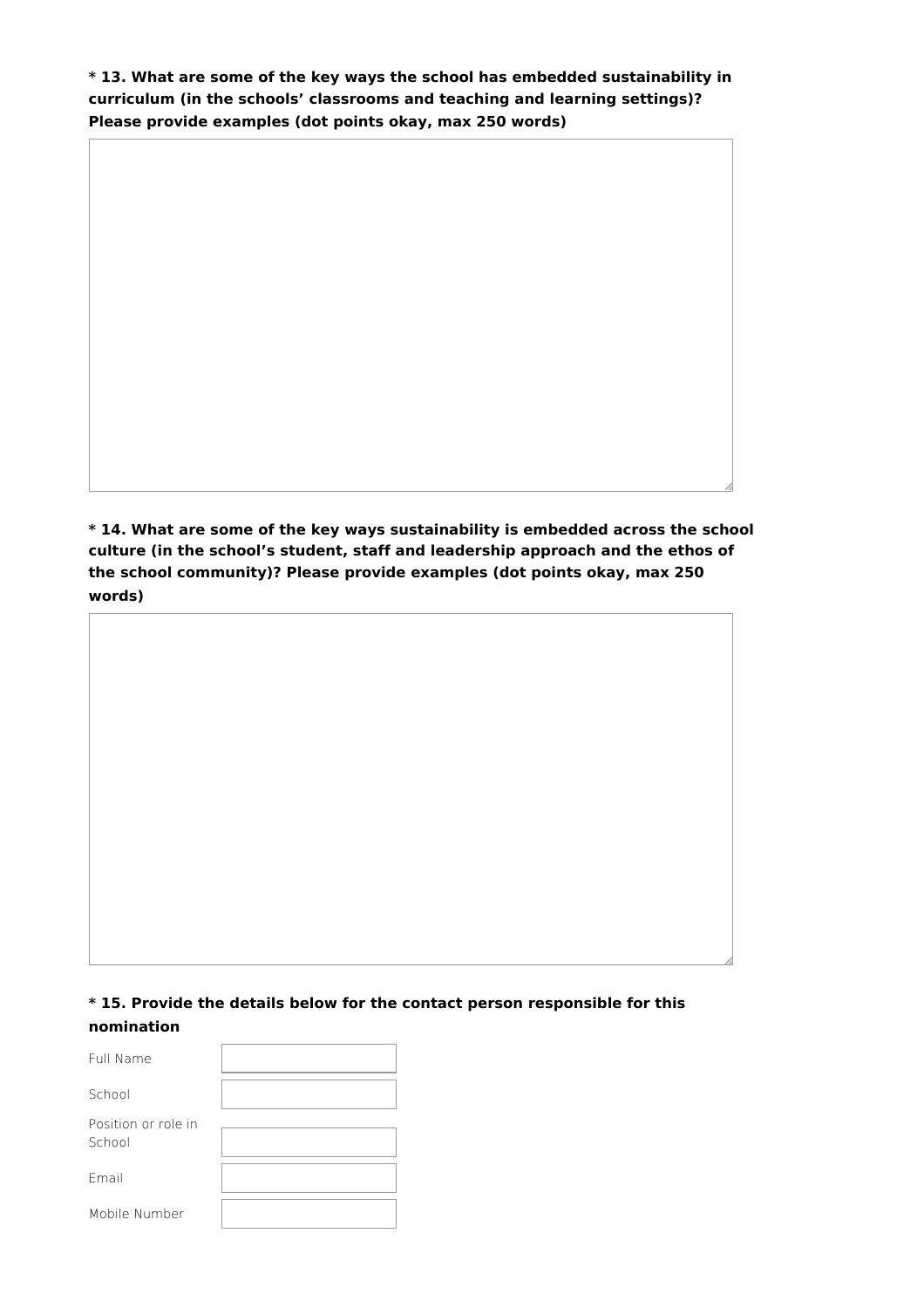

### Program Excellence Award - Return and Earn Program Leader Award

The Return and Earn Program Leader Award recognises a teacher, student or parent who has helped embed the [Return](https://returnandearn.org.au/) and Earn program into their school.

### **\* 16. Provide the details below for the award nominee (can be self-nominated)**

| Full Name                           |  |
|-------------------------------------|--|
| Organisation                        |  |
| Role or position in<br>organisation |  |
| Fmail                               |  |
| Mobile Number                       |  |
| Postal address                      |  |

#### **\* 17. Are you....**

- $\bigcap$  self-nominating?
- nominating someone else?
- $\bigcap$  nominating someone else in secret? (we will make all attempts to keep it this way, however we recommend involving the nominee for best outcomes)

# **\* 18. Provide the details below for a professional referee (who knows the nominee well) to support this nomination:**

| Full name                           |  |
|-------------------------------------|--|
| Organisation                        |  |
| Role or position in<br>organisation |  |
| Fmail                               |  |
| Mobile Number                       |  |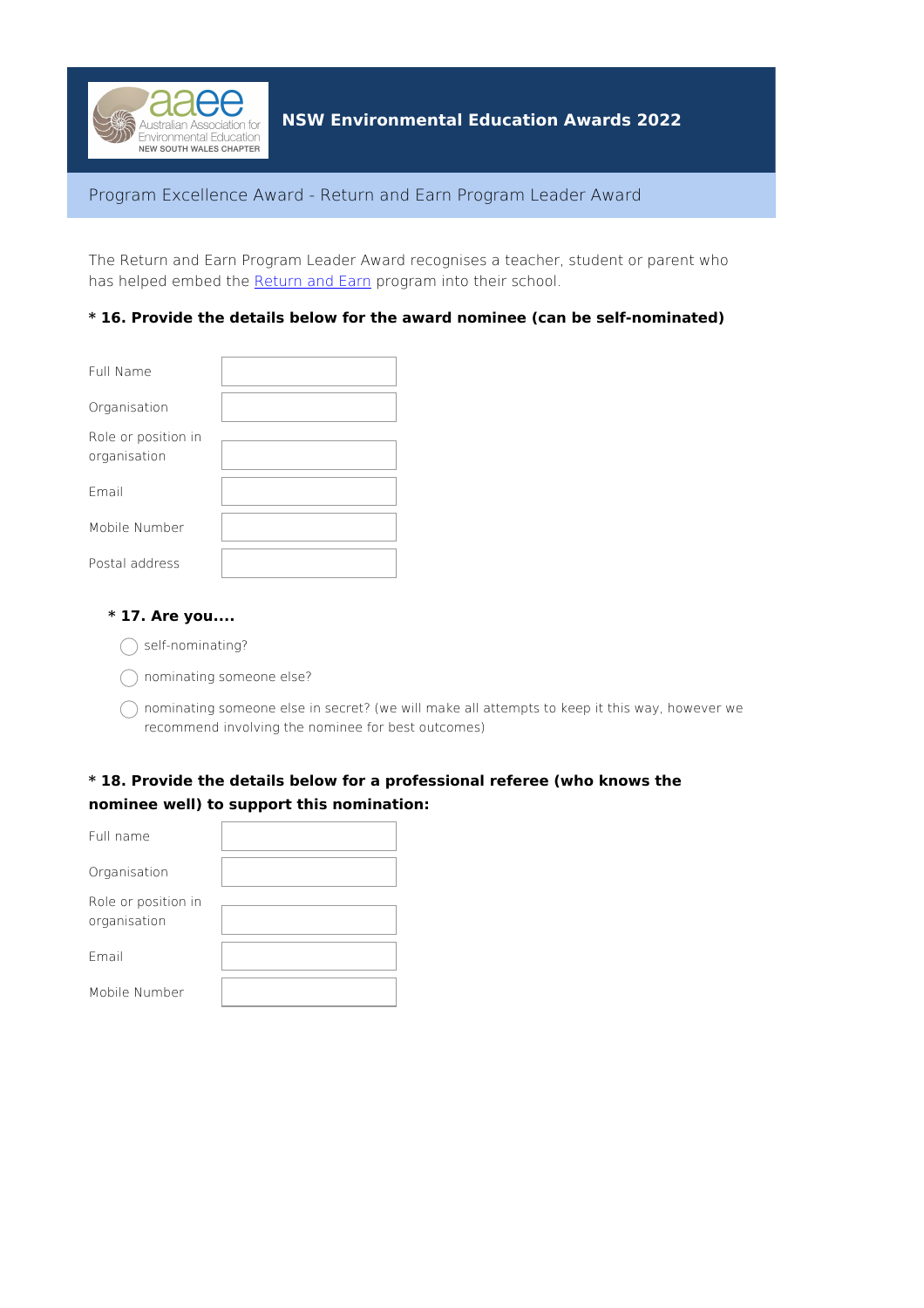**19. If the person completing this form is not either the nominee or the referee listed above (i.e. you are nominating someone else and you are not their referee), please provide the following details for yourself:**

| Full name                           |  |
|-------------------------------------|--|
| Organisation                        |  |
| Role or position in<br>organisation |  |
| Fmail                               |  |
| Mobile Number                       |  |

**\* 20. Tell us about the program leader you're nominating. How have they championed your Return and Earn program and made the program a success? (dot points OK, max. 250 words)**

**\* 21. Provide details of the way you are using Return and Earn at your school including how you collect and return your containers, amount of money fund raised and how it has been used and how students and the school community are engaged in the program (dot points OK, max. 250 words)**



**NSW Environmental Education Awards 2022**

2022 Business Excellence Award

The **[Sustainability](https://www.sustainabilityconnect.org.au/) Connect** Business of the Year Award will recognise a business that has excelled in delivery of their environmental products and services, and/or any business that has excelled in supporting environmental and environmental education outcomes. Businesses must be listed on the Sustainability Connect directory website to be eligible. Note: this year's award is for the business sector, therefore government-funded programs are not eligible.

**\* 22. Is the nominated business listed on Sustainability Connect? [ https://www.sustainabilityconnect.org.au/]**

- ∩ Yes
- No
- **\* 23. Name of the nominated business:**